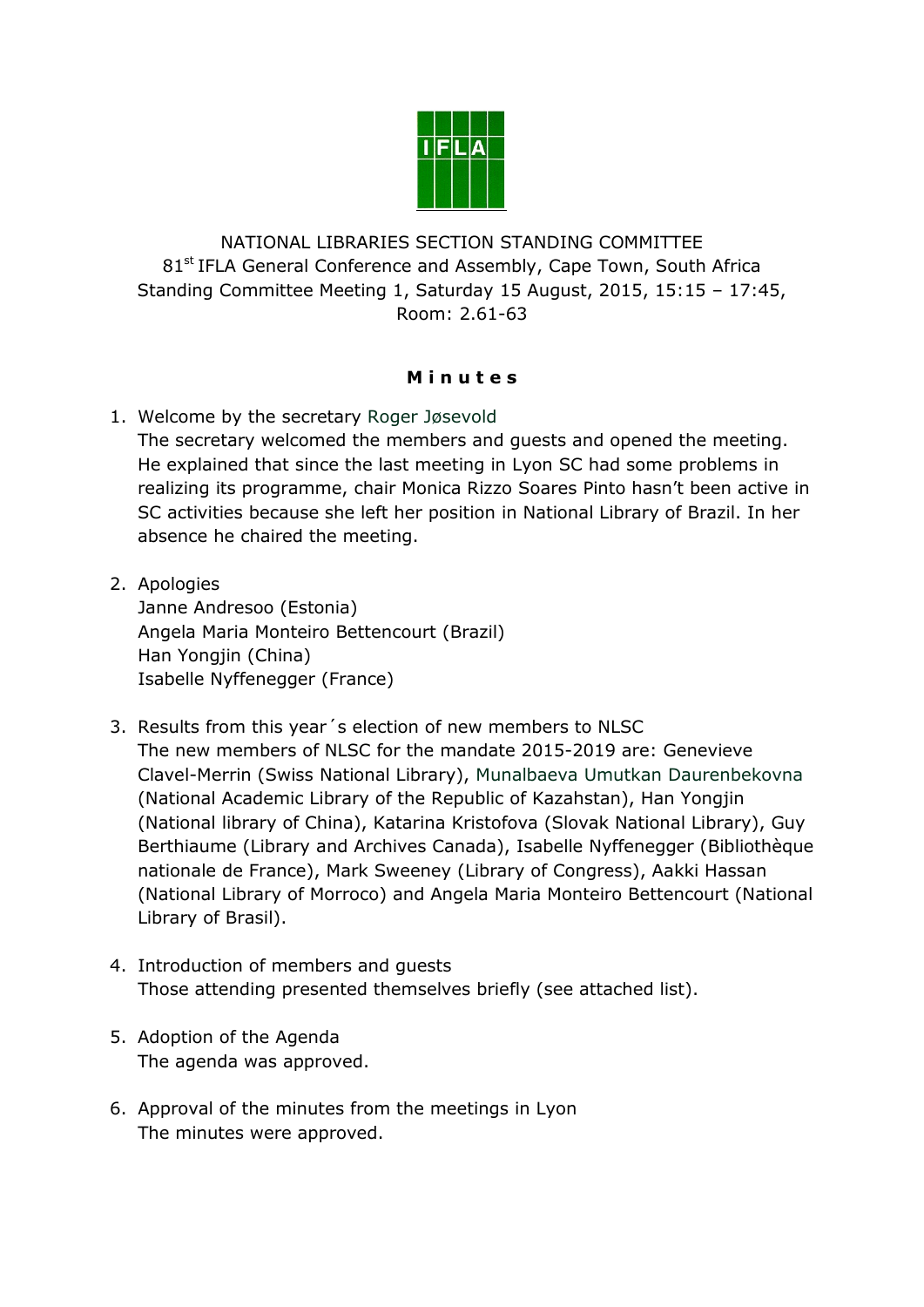7. Elections of the Chair and the Secretary and appointment of the Information **Officer** 

The members voted for Guy Berthiaume as a chair and for Genevieve Clavel-Merrin as a secretary for the term 2015-2017. Melita Ambrožič was appointed as an information coordinator for the term 2015-2017.

Three corresponding members of SCNL were appointed for the term 2015- 2017: Nafisah Binti Ahmad (National Library of Malaysia), Jaesun Lee (National Library of Korea) and Winston Roberts (National Library of New Zealand).

### 8. Report from the Chair on the IFLA Leadership brief

In the absence of the Chair, Genevieve Clavel summarized the meeting. The focus was on IFLA's new strategic directions. Copies of this were distributed and all Standing Committees are requested to ensure that their activities and strategic plans reflect one or more of these. An interactive session enabled participants to provide feedback on their experience in SCs. [A document summarizing this was sent to officers]. New tools for communications will be made available: Basecamp for group work and survey gizmo for surveys.

9. Guidelines for National Libraries, Andy Stephens (BL, UK) and Hans B. Jansen (KB, NL)

The SC thanked Andy Stephens and Hans Jansen for their hard work on this. All agreed it could be a valuable tool but needed further work. Hans Jansen underlined that the document represents an inventory of best practices rather than guidelines. A discussion on the development of this was planned for the second meeting.

# 10.National Library Section´s program at IFLA 2015 conference

The joint Open Session by the National Libraries Section and National Information and Library Policy Special Interest Group has been organized with the main theme: Dynamic National Libraries – Innovating to Progress National Information and Library Policy. Thanks to Andy Stephens, Patrice Landry and Lim Wonsun proposals for papers to be presented at the session have been collected by the middle of March. After the reviewing process four proposals were selected and selected presenters (from Canada, South Africa, Norway and Netherlands) asked to submit formal papers.

## 11.Ideas for National Library Section´s program at IFLA 2016 The secretary called for ideas and announced that the theme would be addressed also in the second meeting. Ideas put forward were:

- Collection building in the digital environment
- National bibliography transformation
- Web archiving practices
- E-books and legal deposit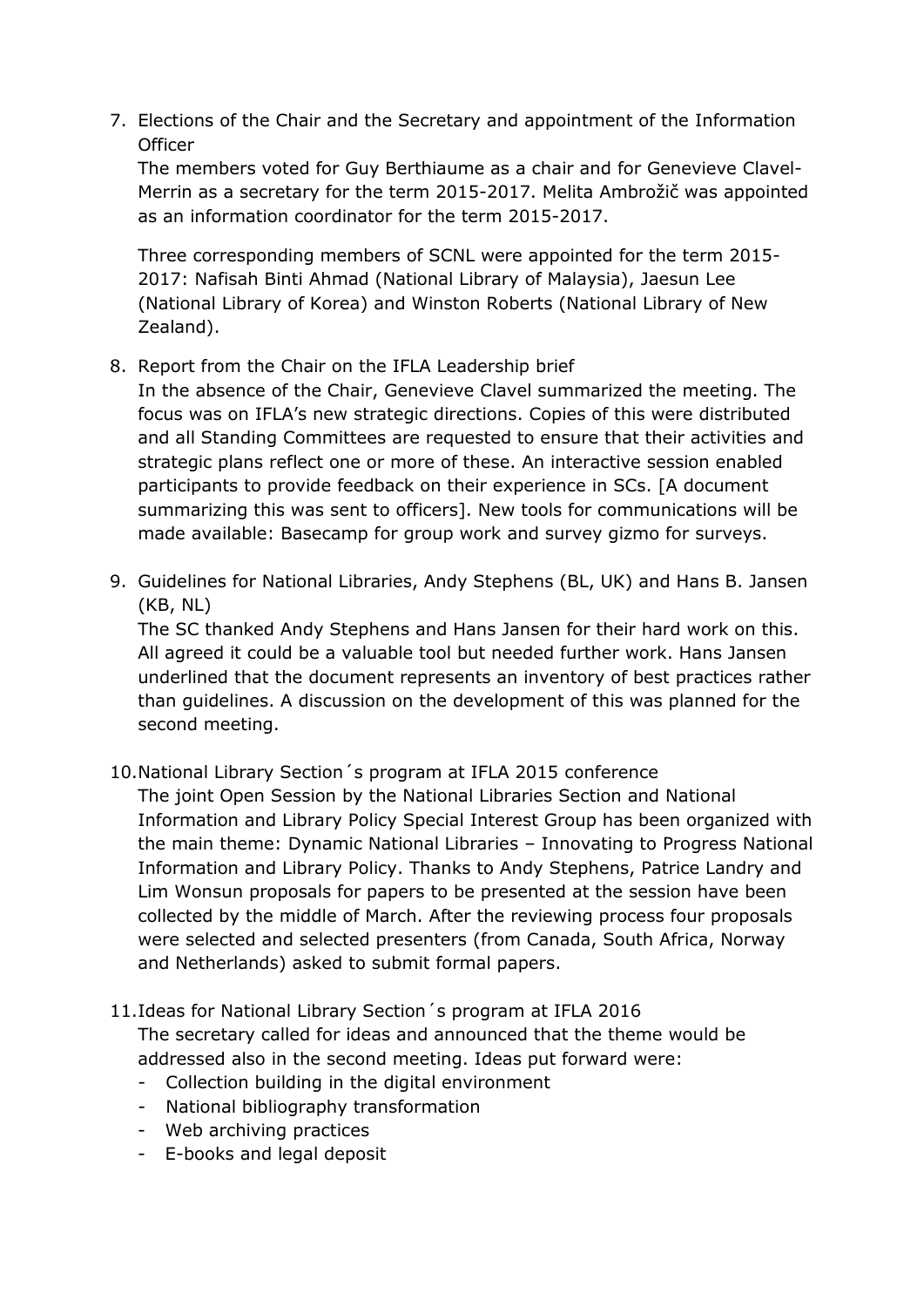- 12.NLSC´s second meeting at IFLA 2015 (19 August 08:00-9.30) The secretary referred the agenda for the second meeting. The agenda was approved.
- 13.Other matters

Roswitha Poll (chair of ISO Working Group which prepared ISO TR 28118: 2009 »Performance indicators for National Libraries«, ISO 11620: 2013 »Library performance indicators« and ISO 16439: 2014 »Methods and procedures for assessing the impact of libraries«) addressed the section with a question if it is interesting for the revision of ISO TR 28118 (to be updated with and additional performance indicators as to new tasks of National Libraries).

### 14.The meeting was adjourned

Members attending the standing committee meeting:

- Melita Ambrožič (National and University Library, Slovenia)
- Guy Berthiaume (Library and Archives Canada, Canada)
- Genevieve Clavel-Merrin (Swiss National Library, Switzerland)
- Renate Gömpel (Deutsche Nationalbibliothek, Germany)
- Sook Hyeun Lee (National Library of Korea, Republic of Korea)
- Hans Jansen (Koninklijke Bibliotheek, Netherlands)
- Roger Jøsevold (National Library of Norway, Norway)
- Katarina Kristofova (Slovak National Library, Slovakia)
- Patrice Landry (Swiss National Library, Switzerland)
- Ngian Lek Choh (National Library Board of Singapore, Singapore)
- Katarzyna Slaska (National Library of Poland, Poland)
- Mark Sweeney (Library of Congress, USA)

Corresponding members attending the standing committee meeting:

- Jaesun Lee (National Library of Korea, Republic of Korea)
- Winston Roberts (National Library of New Zealand, New Zealand)

Observers attending the standing committee meeting:

- Raouf Abdul Hafeiz Helal (National Library and Archives of Egypt, Egypt)
- Gee Hyun (National Library of Korea, Republic of Korea)
- Habib Abba Jatto (National Library of Algeria, Algeria)
- Aowayda Kamel (National Library and Archives of Egypt, Egypt)
- Jan Kovačik (Slovak National Library, Slovakia)
- Wonsun Lim (National Library of Korea, Republic of Korea)
- Bill Macnaught (National Library of New Zealand, New Zealand)
- Clément Oury (ISSN International Centre, Paris, France)
- Moema Salgado (National Library of Brazil, Brazil)
- Liisa Savolainen (National library of Finland, Finland)
- Anne Marie Schwirtlich (National Library of Austria, Austria)